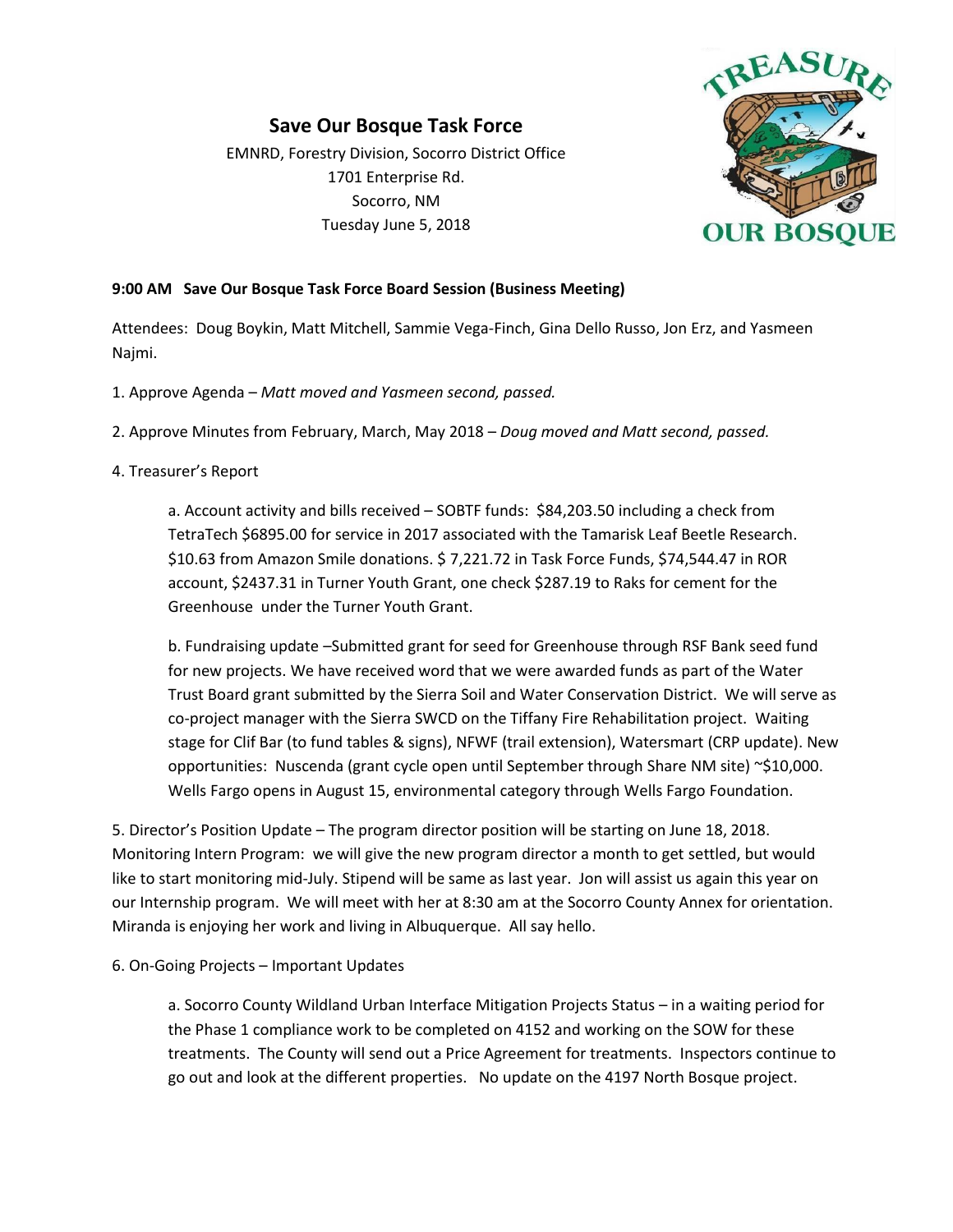b. Partners for Fish and Wildlife Projects status – Doug will work on reporting for the existing projects. Doug is working with Angel on the new Cooperative agreement (F18A for approximately \$80,000). We are hoping to work with FEMA-funded fuels reduction landowners after initial clearing is done on these lands.

c. Riverine Parks/SNA update: Doug has firefighters this summer and they are working on some maintenance of riverine parks. The County's YCC program will assist as they can over the summer with Riverine Parks work. MRGCD is going to cover fire restrictions in the bosque at their next board meeting, Monday on 2<sup>nd</sup> Street in Albuquerque. If Doug wants to provide suggestions, John Romero will call him to discuss. They are considering closing the bosque for a short period. This is difficult in the Socorro Division because we do not have gates. Who would enforce this closure? There would need to include law enforcement of some kind, State Forestry could assist with contact. We will post signs with no open fires for the month of June into July unless we get substantial rains. **Jon will post something for us on Facebook after the MRGCD meeting.** 

d. Rio Grande Trail, Socorro Valley Trail Efforts: Matt will draft a letter to RGTC asking for a meeting. **Matt wrote the letter but needs addresses.** Update on NPS proposal. Final Board approval to submit grant, *Matt moved and Sammie seconded, all approved*. We will need letter of support.

e. Sevilleta NWR update – Jon reported that they are moving forward with the Unit B project as modified. The refuge determined that more plant materials would be needed and Black Widow Nursery has determined that they would have plant materials for those additional needs, approximately 6,000 additional poles for 2020 and 2021. Would the Task Force or other entity have the ability of hiring a crew to assist with this work? This is possible. Rocky Mountain Youth Corp or Indigenous Work Crews are a possibility. They could also contribute to housing for the internships. Possibly the YCC for short duration planting work in the early spring. The County will be an option as a lead for this work through YCC and **Sammie will check on this idea. Jon will work with Doug on cost estimates for these ideas. They will present this to the Board at the July meeting.**

f. Central Socorro Bosque Severance Project Status**:** Spraying will be done in November and December 2018. The tamarisk sprouts are coming up but not to a great degree. Native plants are responding well. When Amy arrives, she will work with Doug and Gina to look at other planting requirements; need to identify other planting areas in Severance 3 and 4. Have got planting areas determined for Severance 2. There is watering in the contract as well. Doug said that there is 1 million for 2019 Severance projects, but he is not sure of anything for our area at this time.

g. Tiffany Fire Rehabilitation Project – there are residual funds from fire suppression that Reclamation owes to NM State Forestry, \$1.2 million for this. The funds might go to some nonfederal partner to work on the TFR project short-term goals. The Analysis Team and Site Prep